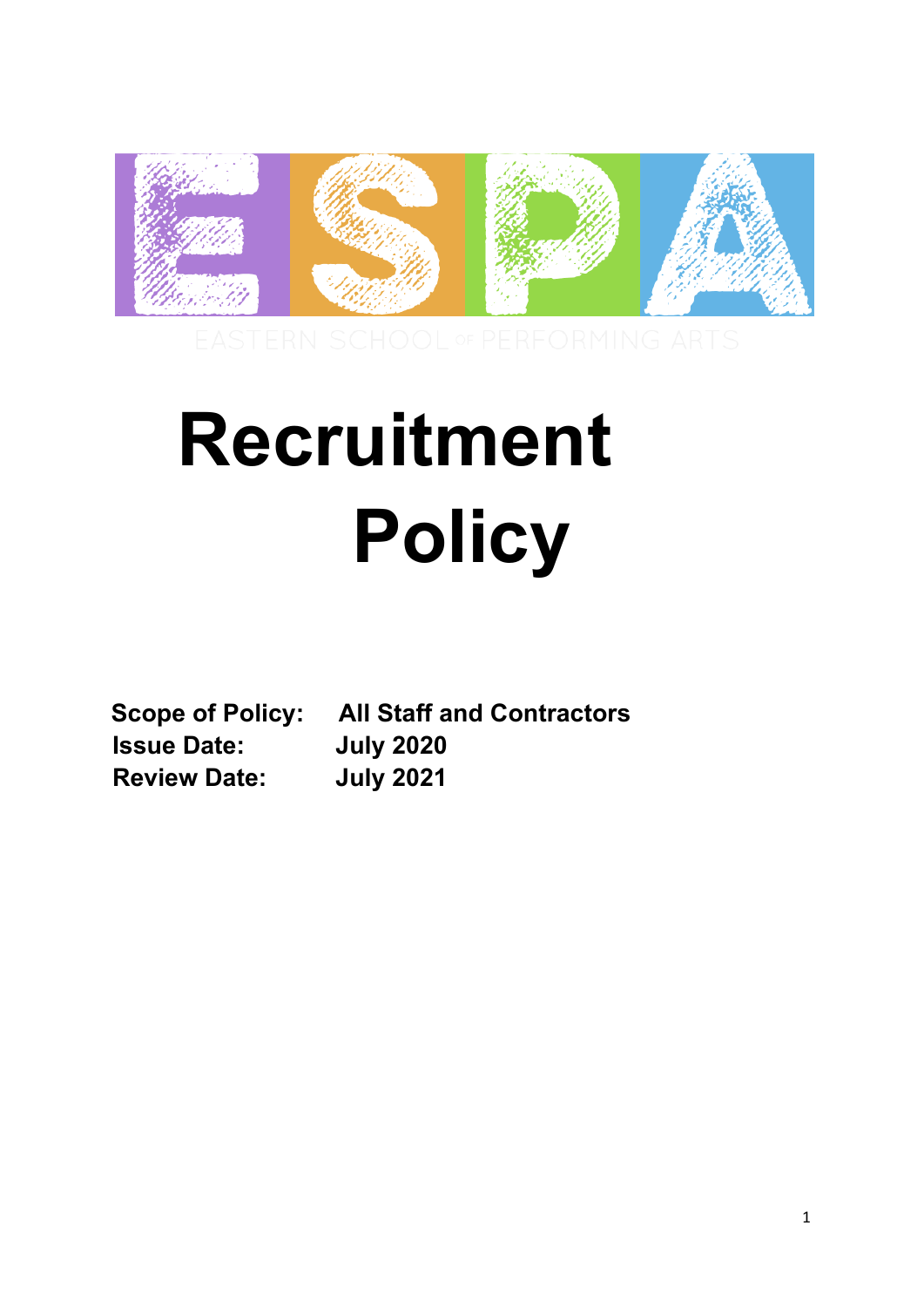## **Recruitment policy**

- 1. Purpose
- 2. Scope
- 3. Core Principles
- 4. Recruitment & Selection Procedure
	- 1. Preparation Stage
	- 2. Job Description & Person Specification
	- 3. Advertising
- 5. Selection of Candidates
	- 1. Shortlisting
	- 2. Selection & Interview
	- 3. Referees
	- 4. Making the Appointment
	- 5. Induction

# **1. Purpose**

- ESPA recognises that its staff are fundamental to its success. ESPA therefore needs to be able to attract and retain staff of the highest calibre and a strategic, professional approach to recruitment is essential to do this.
- The purpose of this policy is to provide a sound framework for the recruitment and selection of staff based upon the principles outlined below and all other relevant employment legislation.

# **2. Scope**

This policy and procedure cover all activities that form part of the recruitment and selection process. It is applicable to all staff recruitment except contractors. In order for the policy and procedure to be effective it is essential that any employee who is involved in any aspect of the recruitment and/or selection of staff is aware of this document and follows it. Ultimately it is the responsibility of the Directors and Senior Managers to ensure that this is the case.

# **3. Core Principles**

- ESPA has a principle of open competition in its approach to recruitment.
- ESPA will seek to recruit the best candidate for the job based on merit. The recruitment and selection process should ensure the identification of the person best suited to the job and ESPA.
- ESPA wishes to encourage the recruitment of staff with disabilities and will make reasonable adjustments to all stages of the recruitment process and as required in order for a successful candidate with a disability to undertake the post.

ESPA will ensure that the recruitment and selection of staff is conducted in a professional, timely and responsive manner and in compliance with current employment legislation.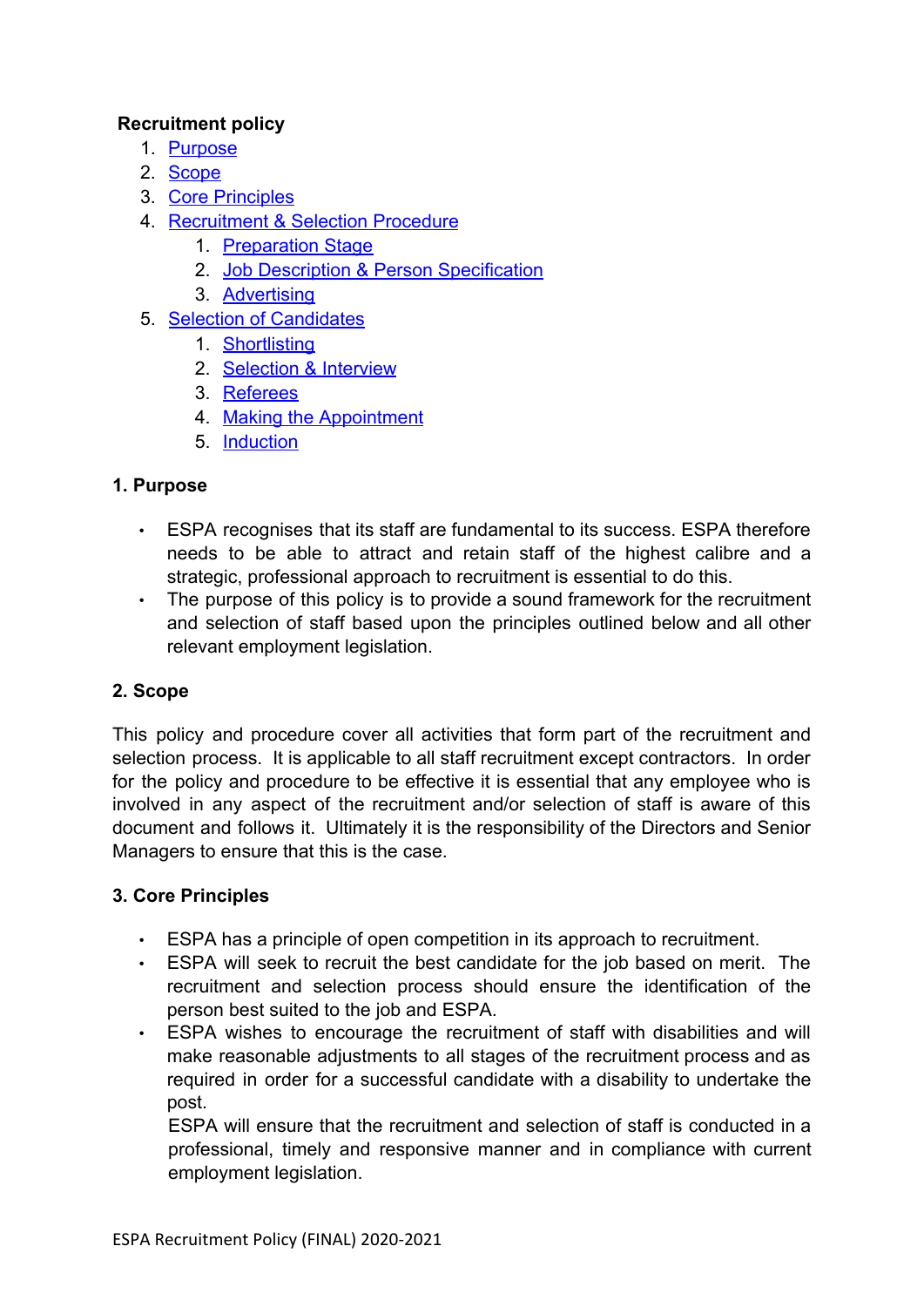- ESPA will provide appropriate training, development and support to those involved in recruitment and selection activities in order to meet this core principle. Any member of staff involved in the selection of staff should satisfy him or herself that he/she is appropriately trained and can comply with the requirements of this policy and procedure.
- Recruitment and selection is a key public relations exercise and should enhance the reputation of ESPA. ESPA will treat all candidates fairly, equitably and efficiently, with respect and courtesy, aiming to ensure that the candidate experience is positive, irrespective of the outcome.
- ESPA will promote best practice in recruitment and selection. It will continuously develop its recruitment and selection practices to allow new ideas and approaches to be incorporated.
- ESPA will ensure that its recruitment and selection process is cost effective.
- If a member of staff involved in the recruitment process has a close personal or familial relationship with an applicant, they must declare this as soon as they are aware of the individual's application and avoid any involvement in the recruitment and selection decision-making process.
- All documentation relating to applicants will be treated confidentially in accordance with the Data Protection Act (DPA). Applicants will have the right to access any documentation held on them in accordance with the Data Protection Act (DPA).

## **4. Recruitment & Selection Procedure**

There are a number of key stages in recruiting and selecting for a post. This procedure outlines the key stages. Further advice and guidance is available on the Human Resources website (see Manager Guidance) and from the Human Resources team. In addition, Learning and Development offers training courses designed to equip members of staff in key aspects of the Procedure.

## **4.1 Preparation Stage**

- The recruitment and selection process should not commence until a full evaluation of the need for the role against the area's strategic plans and budget has been completed.
- The recruitment of staff will take into account ESPA's need for new ideas and approaches and additionally should support ESPA's commitment to ensuring a diverse workforce by proactively seeking to attract groups that are under-represented in ESPA profile to maximise its ability to meet diverse student requirements.
- Recruitment should form an integral part of the staffing strategy for the area and should take account of the need for any 'positive action' initiatives in process. 'Positive Action' is lawful under the Equality Act 2010 and refers to the steps that an employer can take to encourage applicants from people who share a protected characteristic (e.g. a certain gender or race) who underrepresented in a particular area of the workforce, for example: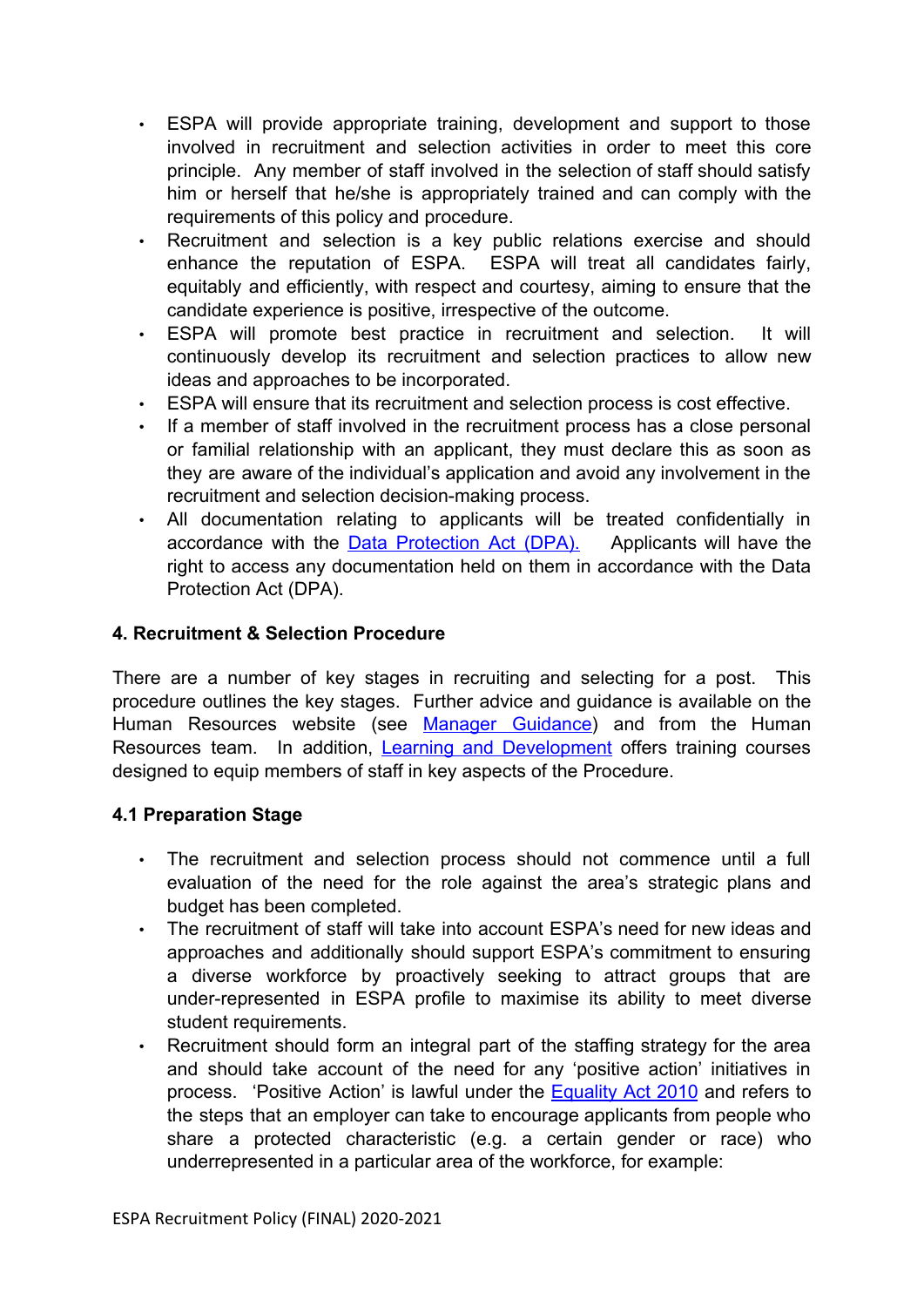- $\circ$  placing advertisements in the minority ethnic press, the women's press and any other publication which is targeted at groups which are underrepresented
- o including statements in advertisements that encourage individuals from under-represented groups to apply for the advertised position
- If a manager believes that there may be potential difficulties in recruiting to a post they should contact the Principal for advice and guidance on comparative market rates and options for appropriate action.

## **4.2 Job Description & Person Specification**

- A job description and person specification must be produced or updated for any vacant post that is to be filled.
- The job description should accurately reflect the elements of the post.
- The person specification should state both the essential and desirable criteria in terms of skills, aptitudes, knowledge and experience for the job, all of which should be directly related to the job and applied equally to all applicants. Care should be taken when writing the person specification to ensure that criteria used do not indirectly discriminate against certain groups of applicants.

## **4.3 Advertising**

- As a minimum, all positions will normally be advertised within ESPA. This will help maximise equality of opportunity and provide staff with opportunities for career development, thus maintaining the skills and expertise of existing staff. In exceptional circumstances the Principal may waive the need to advertise. This is likely to include the following circumstances:
	- o positions requiring specialised expertise where the Manager in the department can demonstrate that a comprehensive search has been conducted and the nominated individual is the most suitable person for the position;
	- $\circ$  where the Manager can verify that the work is required for a specific purpose of no greater than twelve months duration;
	- $\circ$  where current members of staff are named on grants in order to ensure the individual's continued employment;
	- $\circ$  where a project includes a named tutor / teacher, and one of the factors for awarding the grant was the strength of the proposed team.

However, in the circumstances outlined above, if the successful candidate is likely to require a Tier 2 certificate of sponsorship to apply for permissions to work in the UK, the post must be advertised in line with UKBA requirements.

• In certain circumstances it may be more effective to use a recruitment agency. This should be discussed and agreed with the Principal. This will, however, not eliminate the need to advertise the position internally and any external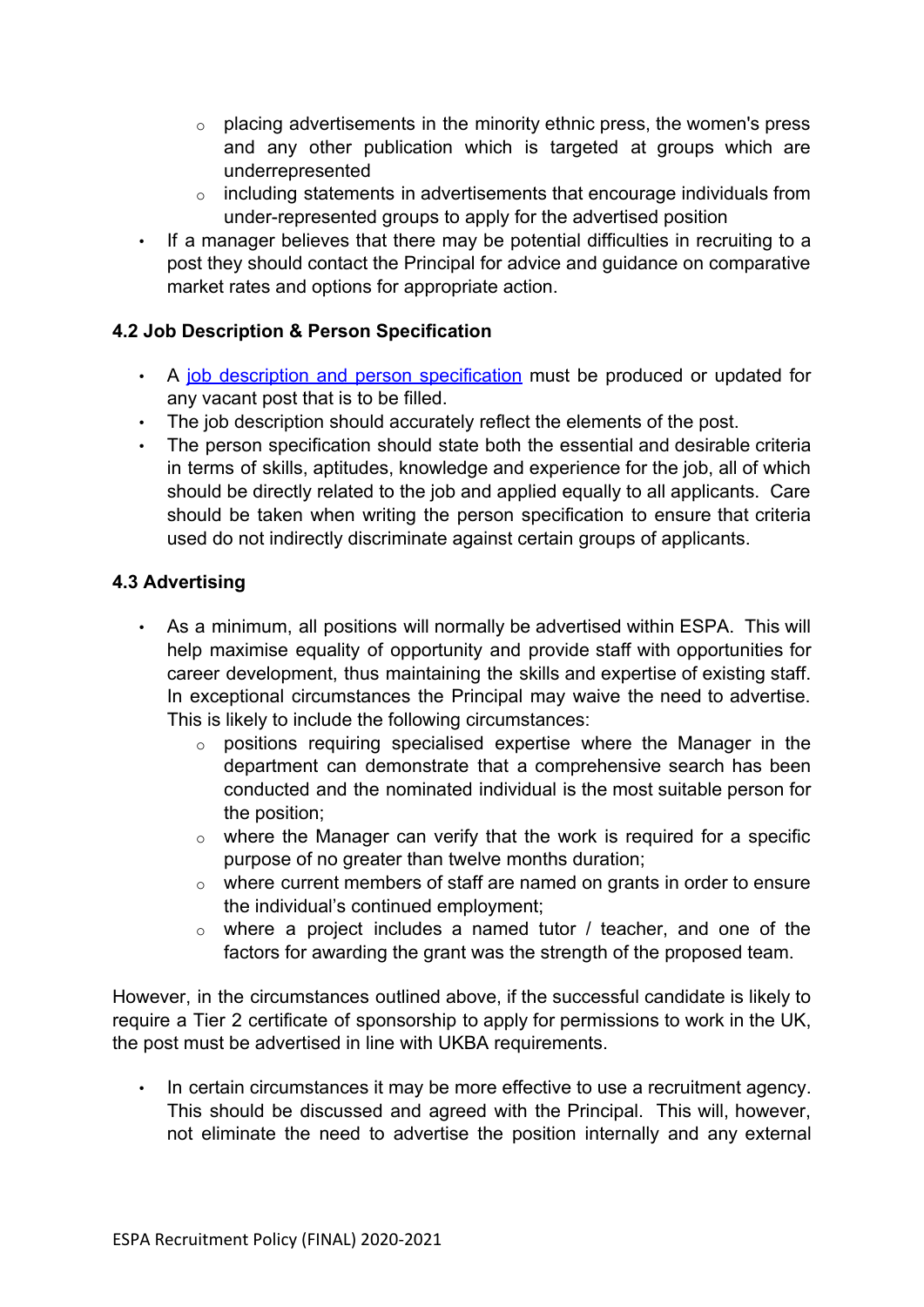agencies or consultants who assist in the process must act in accordance with this policy and with respect to our equal opportunities requirements.

- Applicants should be provided with sufficient information to make an informed decision regarding their suitability for the role. Further particulars that provide such information should be produced using appropriate pro-forma. These will be provided to applicants via the ESPA website or upon enquiry to the Admin team.
- Staff who have been in an acting position that subsequently becomes vacant will have to apply for the position when it is advertised, but in such cases the position can be advertised, in exceptional circumstances on an internal basis only.
- Applicants are asked to provide equal opportunities details when making their application to enable a robust means of monitoring the success of recruitment in relation to our diversity aims. This information is separate from the job application and applicants are free to indicate that they do not want to provide these details.
- ESPA have a legal obligation to comply fully with the provisions of the Rehabilitation of Offenders Act.
- All adverts must be placed through the Principal, except where alternative arrangements have been formally agreed in advance with the principal.
- All advertised vacancies will be placed on the ESPA website & social media pages.
- All advertising must be cost-effective and agreed in advance with Principal.

# **5. Selection of Candidates**

## **5.1 Shortlisting**

- Shortlisting may involve the whole panel but must be carried out by a minimum of 2 people to avoid any possibility of bias, one of whom would normally be the direct line manager.
- Shortlisting and selection panels for academic appointments must meet the minimum composition requirements and should be constituted with due consideration to the promotion of Equality and Diversity.
- Notes of the shortlisting decisions for each candidate should be recorded by each member of the panel on the appropriate form and should be returned to the Principal once the shortlisted candidates for interview have been selected.
- Shortlisted candidates should be provided with details of the selection process, including any tests, in writing giving as much prior notice as possible and a minimum of 5 working days before the interview. In accordance with the **Equality Act 2010**, they should also be asked to advise if there are any particular arrangements or reasonable adjustments that could be made so that they can participate fully in the selection process.
- All candidates (internal and external) should be assessed objectively against the selection criteria set out in the **Person Specification** and only candidates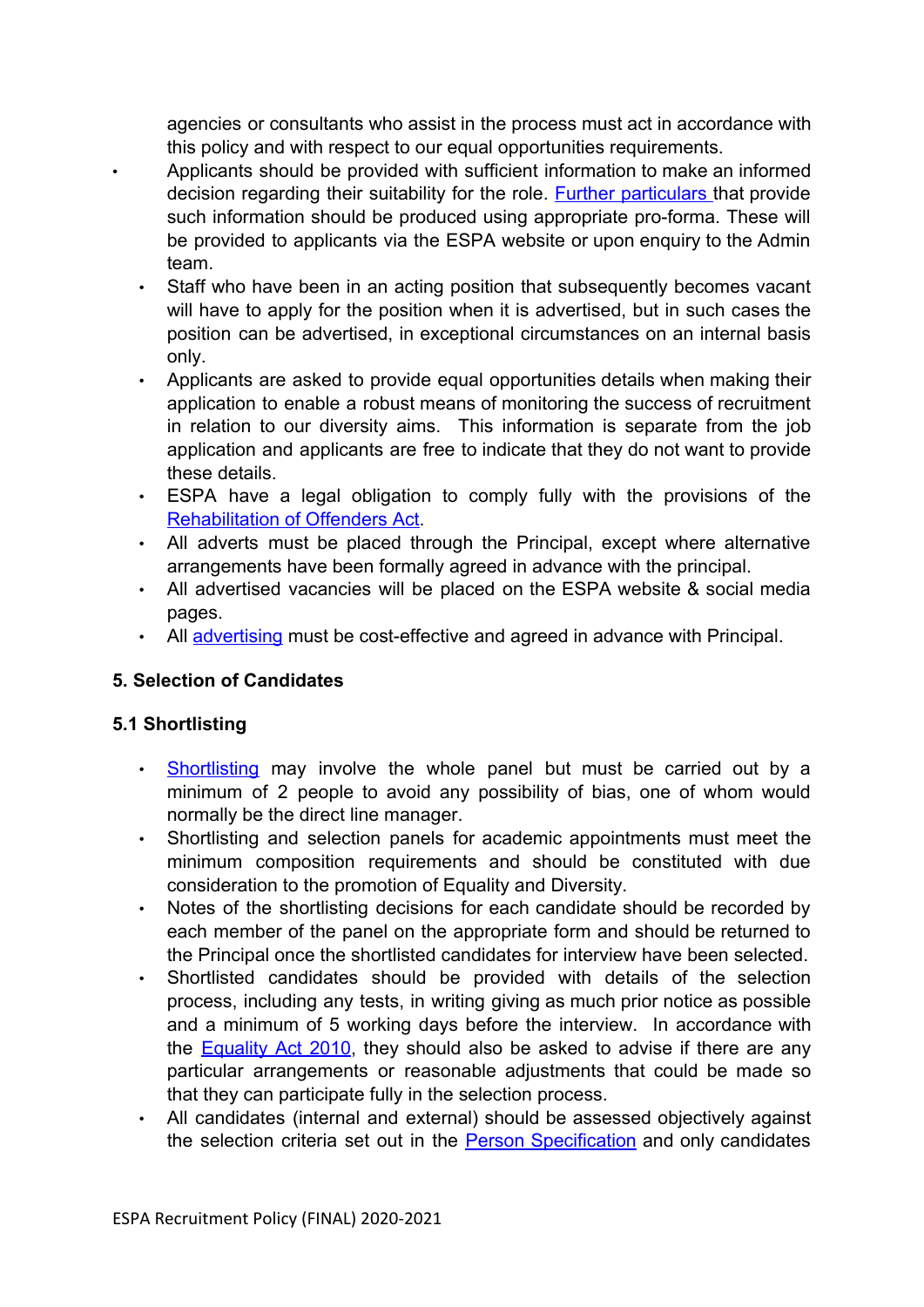who meet all the essential criteria should be short-listed. Assumptions about the qualities of internal candidates should not be made.

#### **5.2 Selection & Interview**

- Interviews should normally be carried out by a minimum of two people, one of whom should be the Principal.
- Selection is a two-way process: candidates are assessing the role and ESPA. Those involved in recruitment should consider how best to convey a positive image.
- It is recommended that a range of selection methods that are suitable for assessing both the essential and desirable criteria in the person specification are established, as this will enhance objective decision making which is difficult through interview alone.
- Interview questions and the structure of the interview should be consistently applied to all candidates and should be based on the person specification.
- Notes recording the salient points of the interview should be taken, ideally by the interviewers, so that they can refer back to these when assessing candidates against the person specification and making decisions. Notes of the interview and any other notes on the candidate taken during the recruitment and selection process should be passed back to Admin following the selection process and will be kept for a minimum of 6 months following the selection process.
- In situations where there is more than one candidate who is suitable for appointment, but one or more of the candidates requires ESPA to sponsor them under the Tier 2 skilled worker category to obtain the right to work in the UK, in accordance with immigration rules the panel should give preference to any of the candidates who do hold a continuing right to work in the UK. ESPA will ensure that it complies with all current immigration rules by reviewing its recruitment processes and management guidance as and when changes occur.
- In the event that a candidate requests feedback about their performance in the selection process this should be arranged by the Chair of the panel, although he or she may delegate this to another member of the panel where appropriate.
- Unsuccessful interview candidates should be dealt with courteously and sensitively and will, as a minimum, receive telephone or written notification of the outcome of the selection process.
- Where there is an international candidate and a candidate from the UK who are equal after the selection process is complete and both meet the requirements of the role, then the candidate from the UK must take precedence, and be offered the role. This reflects the statutory employment requirements.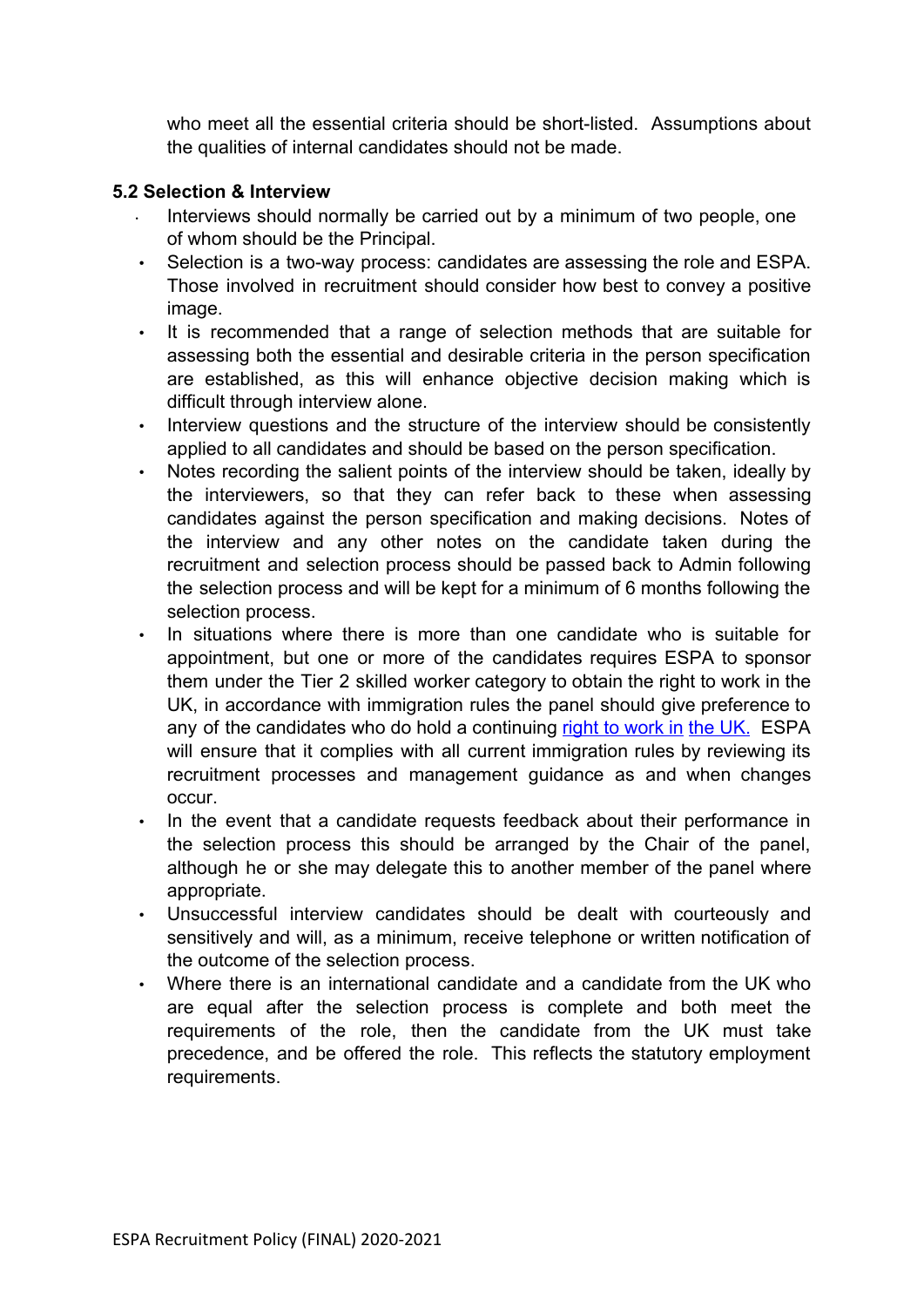#### **5.3 Referees**

- Information sought from referees should be structured around the requirements of the job and the job description should be provided. It should be noted that many organisations have a policy of not providing personal references and therefore references provided may only confirm details of current appointment. This is much less likely to be the case with references for academic posts which are of a more personal nature.
- For academic posts, two references will be taken up, one normally prior to interview and the second, upon being offered the role. The second reference is an employment reference from the current employer. This is a reflection of established practice and relates to the nature of the references. For support posts two references will be taken up, normally for the selected candidate and after the interview, one of which should be from the current or most recent employer.
- If the appointment is urgent, the Principal may seek to obtain a verbal/telephone reference for the successful candidate providing that standard procedures for doing so are followed.
- Referees should not be contacted without the candidate's consent and the information provided should be treated as confidential by the panel members.
- In certain circumstances a school or personal reference is acceptable.

See section on References for further information.

#### **5.4 Making the Appointment**

- It is recognised that in many cases it is desirable to make a verbal offer very shortly after the selection process to enhance ESPA ability to recruit the selected candidate. In such cases the verbal offer will normally be made by the Chair of the selection panel, although he or she has the discretion to delegate this responsibility if felt appropriate.
- ESPA recognises open contracts as the general form of employment relationship between employers and employees and will appoint new and existing staff to indefinite contracts unless necessary and objective reasons justify use of a fixed-term contract.
- Appointments will usually be made at the grade minimum of the advertised salary scale unless directly relevant experience would justify additional increments.
- Once a selection decision has been made, the Admin team will produce a written offer of employment following receipt of an **appointment form** (which includes salary recommendation) from the Chair of the selection panel, in line with agreed service standards. Offers of employment are normally subject to satisfactory references, medical clearance, checks of qualifications and any other checks as appropriate, such as Asylum and Immigration checks, DBS